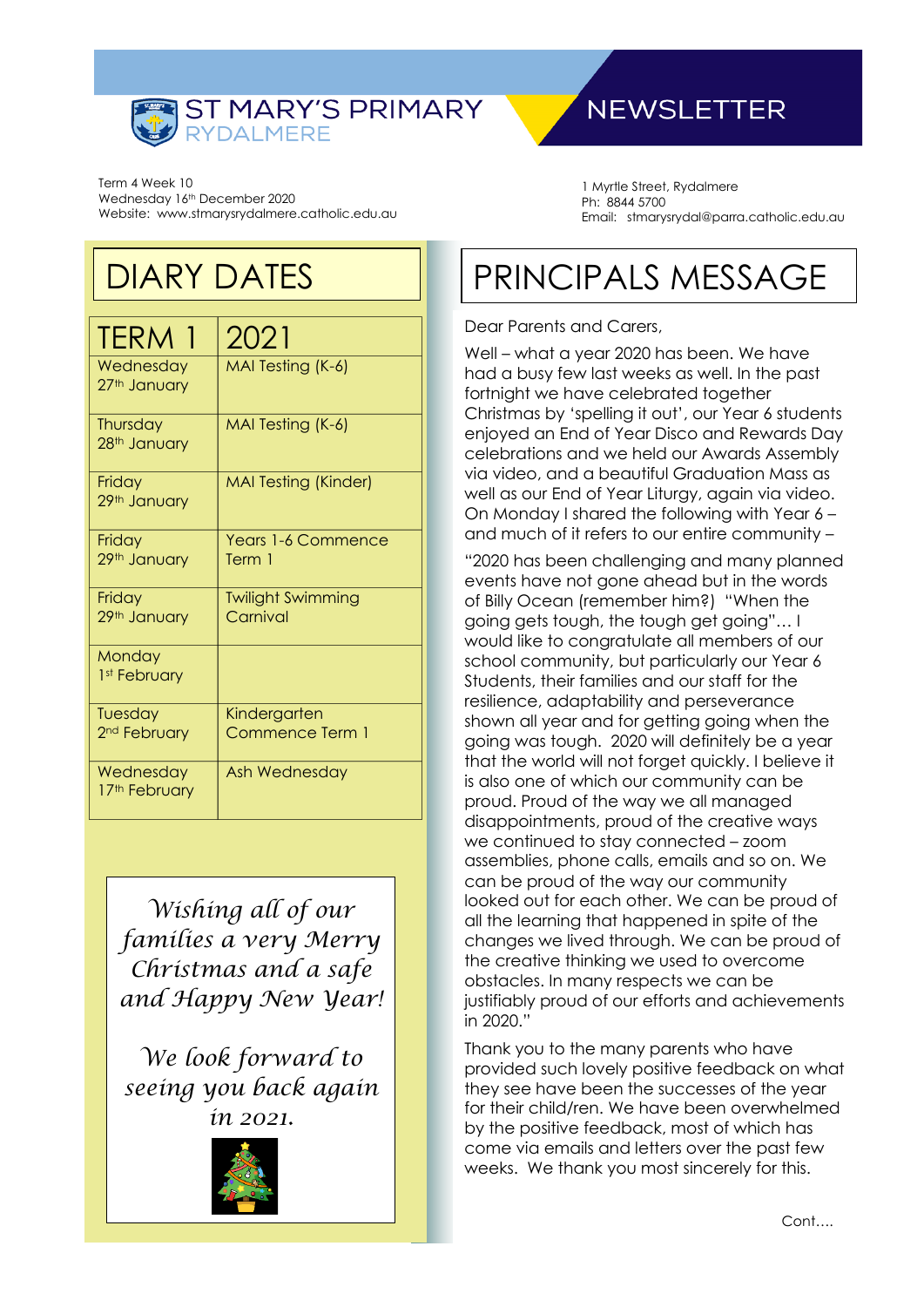#### Cont…

As this is the last Newsletter of the year, I would like to express my personal thanks for the hard work and dedication of the staff of our school. I am particularly indebted to the Leadership Team who have supported the learning and spiritual life of our school – my thanks to Mrs Gosper, Mr Knight, Mrs Rheinberger, Mrs Atkinson and Mrs Jordan. The teaching staff work tirelessly for the children of this school and I continued to be amazed at their talents – a very big thank you to each teacher. Special thanks to Mrs Rheinberger for her work on the Leadership Team over the past few years. In 2021 she will be working on our Diverse Learning Needs Team, as well as working fewer days to have more time for her young family. We welcome Mrs Amanda Day to the Leadership Team in 2021. Our school is also blessed with an outstanding support team of Office Staff, Teachers' Aids, Maintenance and Cleaning Staff – my thanks to each of them. Being part of the Rydalmere Parish, we are also blessed to have Fr Peter who is always happy to work with us and make our faith community stronger.

Finally thank you to each of our families for your support and encouragement. I wish you and every member of your family a very happy and holy Christmas. May 2021 bring you much joy and many successes. For those families moving out of the area or changing schools, we wish you every success. I look forward to seeing all our other families in the New Year – refreshed and ready for learning.

Please find enclosed acknowledgement of student awards, a list of staffing for 2021 and information about starting the new school year.

Continue to stay safe. Peace and Best Wishes.

Richard Blissenden PRINCIPAL

### *BIRTHDAY CELEBRATIONS*

J

| December 16                        | Anthony C   |
|------------------------------------|-------------|
| December 17                        | Nathan D    |
| December 19                        | Daniel A    |
|                                    | Aaron A     |
|                                    | Renae A     |
| December 20                        | Tabitha M   |
|                                    | Flina S     |
| December 22                        | Maya R      |
| December 24                        | Sienna G    |
|                                    | Louis I     |
| December 25                        | Misha K     |
|                                    | Isabella M  |
| December 26                        | Natasha S   |
| December 28                        | Michael K   |
| December 29                        | Annabella R |
| December 31                        | Alexander T |
|                                    | Gus G       |
|                                    |             |
| We would like to wish all of these |             |
| children a very happy birthday!!   |             |

#### **LIBRARY THANK YOU!**

I would like to take this opportunity to send



to our dedicated team of Coverers!

Thank you so much for covering the many hundreds of library books bought for our students to enjoy. Your efforts are greatly appreciated!

Happy Holidays and Happy Reading!

*Lia Radocchia* - Teacher Librarian

#### **SCHOOL FEES**

A reminder that all school fees for 2020 are due and payable by 18th December 2020. Please finalise any outstanding amounts by this date.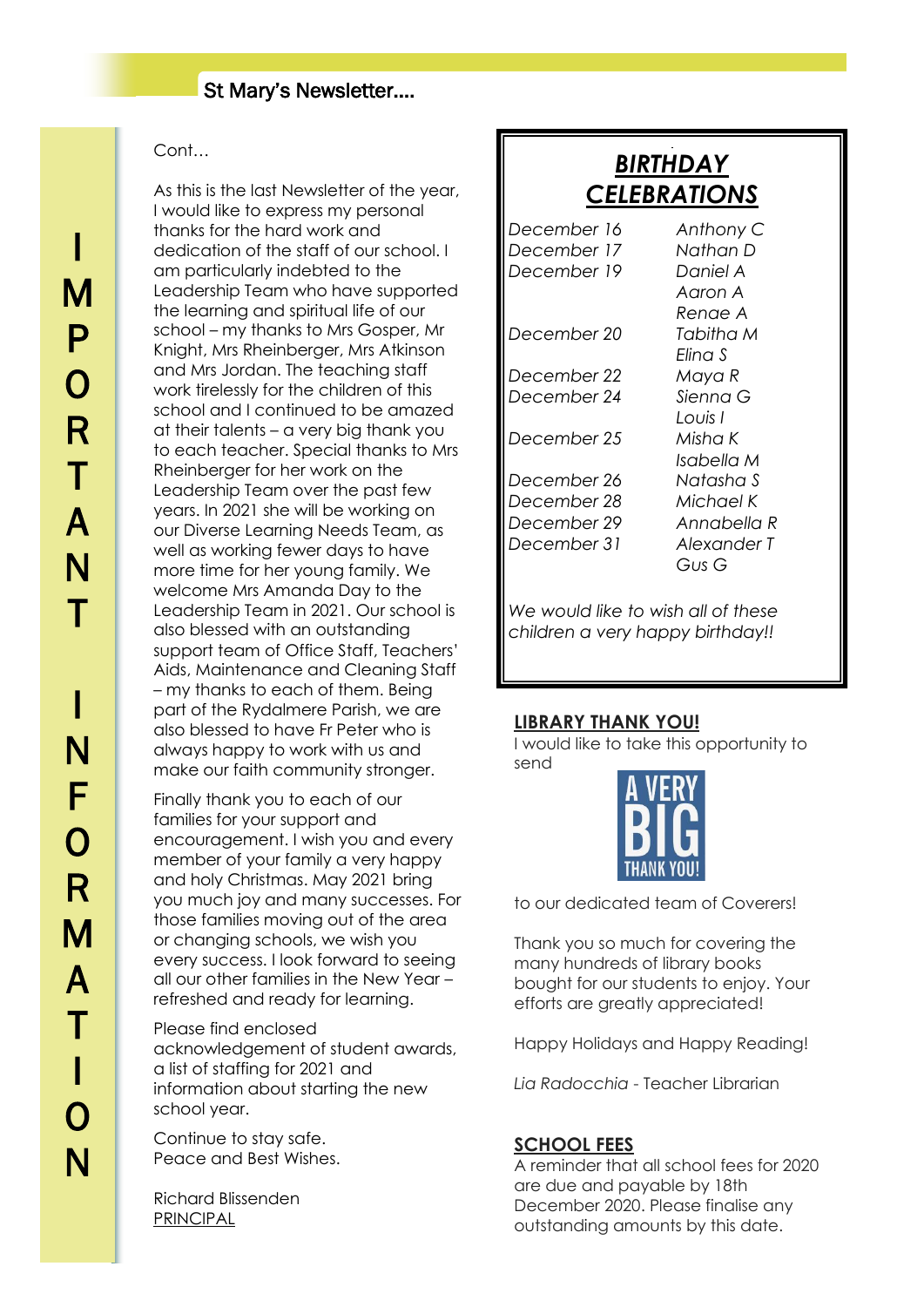## FROM MR BLISSENDEN…

#### **THANK YOU FOR YOUR GENEROSITY**

In recent weeks, the students and staff have been collecting items to donate to St Vincent de Paul. This year the Parish volunteers made hundreds of hampers – some are pictured below – which will be delivered in the coming days. St Patricks Dundas also provided donations and together we have collected enough donations to make the **greatest number of hampers ever**. I believe this is another positive to come out of the pandemic – together we are achieving more – in this case for those less fortunate than ourselves. *Thank you for all the donations.*



#### **FURTHER STAFFING UPDATES**

Late last week our School Counsellor, Mrs Jeanette Mansour was appointed to a permanent position in our Diocese and our allocation of Counsellor time was increased – this means a change in our Counsellor for 2021 – Mrs Helen Borema will be returning to St Mary's – having been a Counsellor here on two previous occasions. She will be working Tuesdays and Thursdays in 2021.

#### **CLOTHING POOL DONATIONS**

Our office is open tomorrow (Thursday) and we would welcome donations of good quality uniforms and school bags. Simply drop your donation off to the ladies in the office. Thank you in advance for your support.

#### **PLATINUM AWARD WINNERS**

Our 2020 Platinum Award winners enjoyed a Pizza Lunch yesterday with Mr Blissenden. Congratulations to Louis 1A, Alex 2RM, Gus 4D, Ben 4D, Ellie 4R on receiving a platinum award this year.

#### **DID YOU KNOW… THAT THE CHRISTMAS WREATH HAS SOME A SPECIAL MEANING?**

Firstly, the wreath is a **Circle** which has no beginning or end and represents God's life which is everlasting – his love for us has no end.

It is **Evergreen**: their ever-greenness reminds us of life, growth and hope.

The **Candles**: Waiting for Jesus to come.

**Purple** is for a time of preparation, time to recognise our need for Jesus.

**Pink** is a sign of joy because we know that God loved us so much that he sent Jesus into the world.

**Purple Ribbon:** Ribbon is a decoration on gifts. We should give other people some of the love of Jesus through our good deeds and kind words.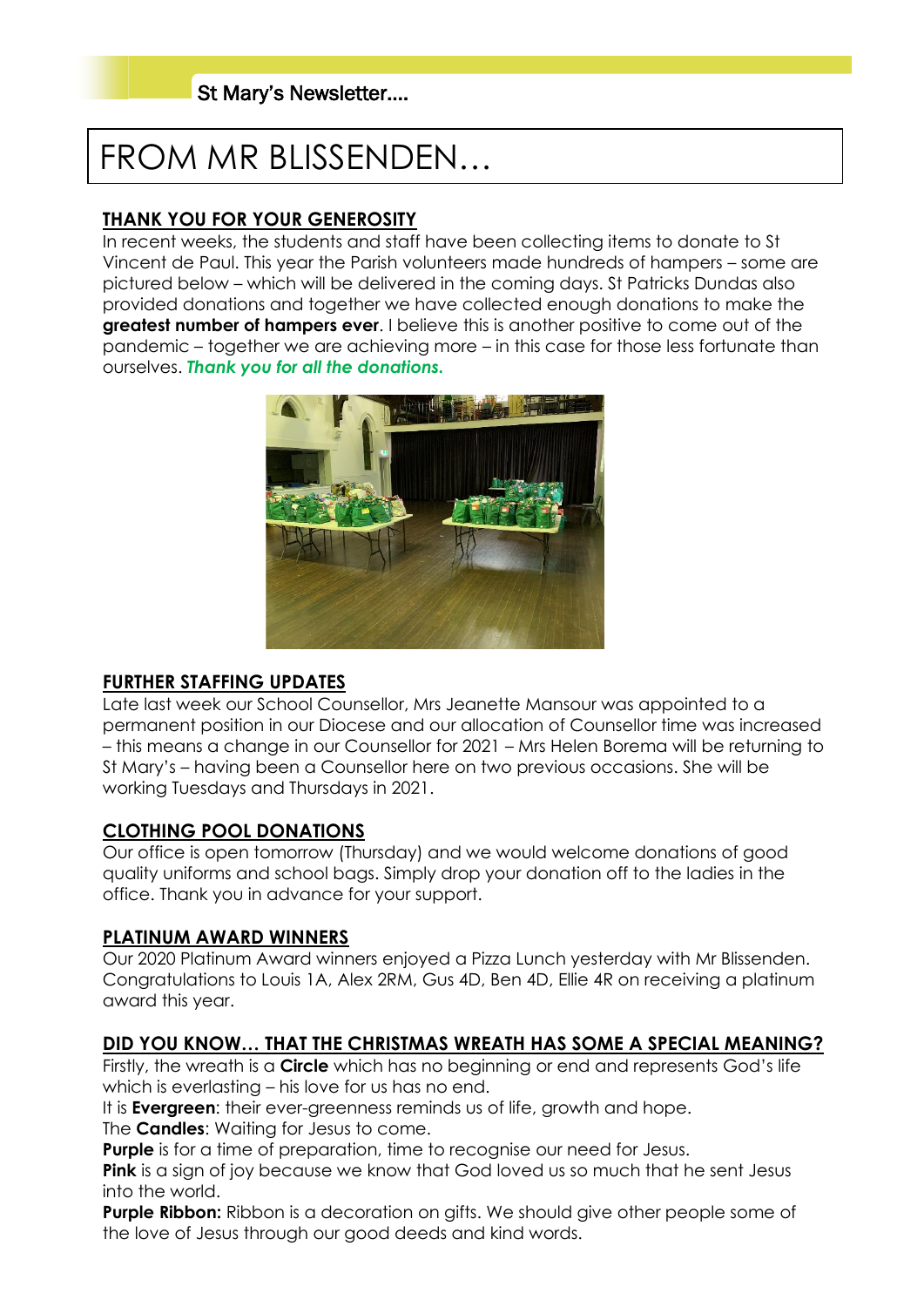## FROM MR BLISSENDEN… cont

#### **TEACHERS ARE LEARNERS TOO**

Over the past few weeks the staff have completed training in CPR. Each year the staff complete mandatory training in a number of health and safety areas. Our recent external audit noted our training was always complete and up to date!

#### **OSHC MOVES TO COSHC IN 2021**

As previously advised our OSHC will cease operations tomorrow and reopen as a COSHC on the 4th January 2021. Through a huge amount of planning and preparation the transition has been very smooth. CDPSL noted that our OSHC has a beautiful community feel and they intend to build on this moving forward. The current committee of President - Gavin Marsh, Vice President - Cassandra Collier, Secretary - Kyha Waddell, Treasurer - Tarisai Makanda and Committee Members - Vanessa Craze, Anthony Ellard and Scott Dowdell – have all continued the long tradition established many years ago by former parents of the school. Our thanks to these and all other parents who have contributed to our OSHC over many years.

# **KEEPING HOLIDAY BODIES AND BRAINS ACTIVE – Tips and tricks for the holidays…**

#### **Encourage every writing opportunity, from shopping lists to journals.**

To get younger children to practise their writing skills you could ask them to write down your shopping list. Or you could suggest they make up their own board game or garden assault course — and ask them to write down the rules. Teenagers enjoy experimenting with blog writing or what they post on social media but they have to feel motivated.

#### **Watch films with subtitles (even the ones in English).**

Children often read much faster on the screen than they would normally. Watching subtitled foreign programmes is also an effective method of surreptitiously brushing up on language skills. It's an excellent way to be exposed to the language spoken by a native speaker in a conversational way.

#### **How to help your fidgety five-year-old.**

One of the best ways parents can get young children — four and five-year-olds — ready for school, is to keep them physically active and busy over summer. Activities that focus on motor development are really useful. Fiddly stuff, like bead threading, pasta on a necklace, Lego, Meccano, glueing twigs together, are good for writing because they improve the fine motor skills. Developing balance is a key skill for young children and is achieved by working on gross motor skills and muscle strength. Walking along a skipping rope as an imaginary tight rope, or walking along a wall, climbing, standing on one leg, learning how to bounce on a space hopper — that's great for balance and core stability.

#### **Do some engineering projects with your 12-year-old.**

Lots of children are bursting to get outside and do some practical learning. They throw themselves into design and engineering projects where they can get out in the garden and be more active.

Try the 44 ingenious science challenges from engineers at Dyson, such as working out how to make an egg fit into a bottle without breaking it [\(jamesdyson foundation.co.uk\)](https://www.jamesdysonfoundation.co.uk/). You can also plan and design projects around the home like a new garden or gate. *Acknowledgement: Anna Maxted, The Times, July 11 2020*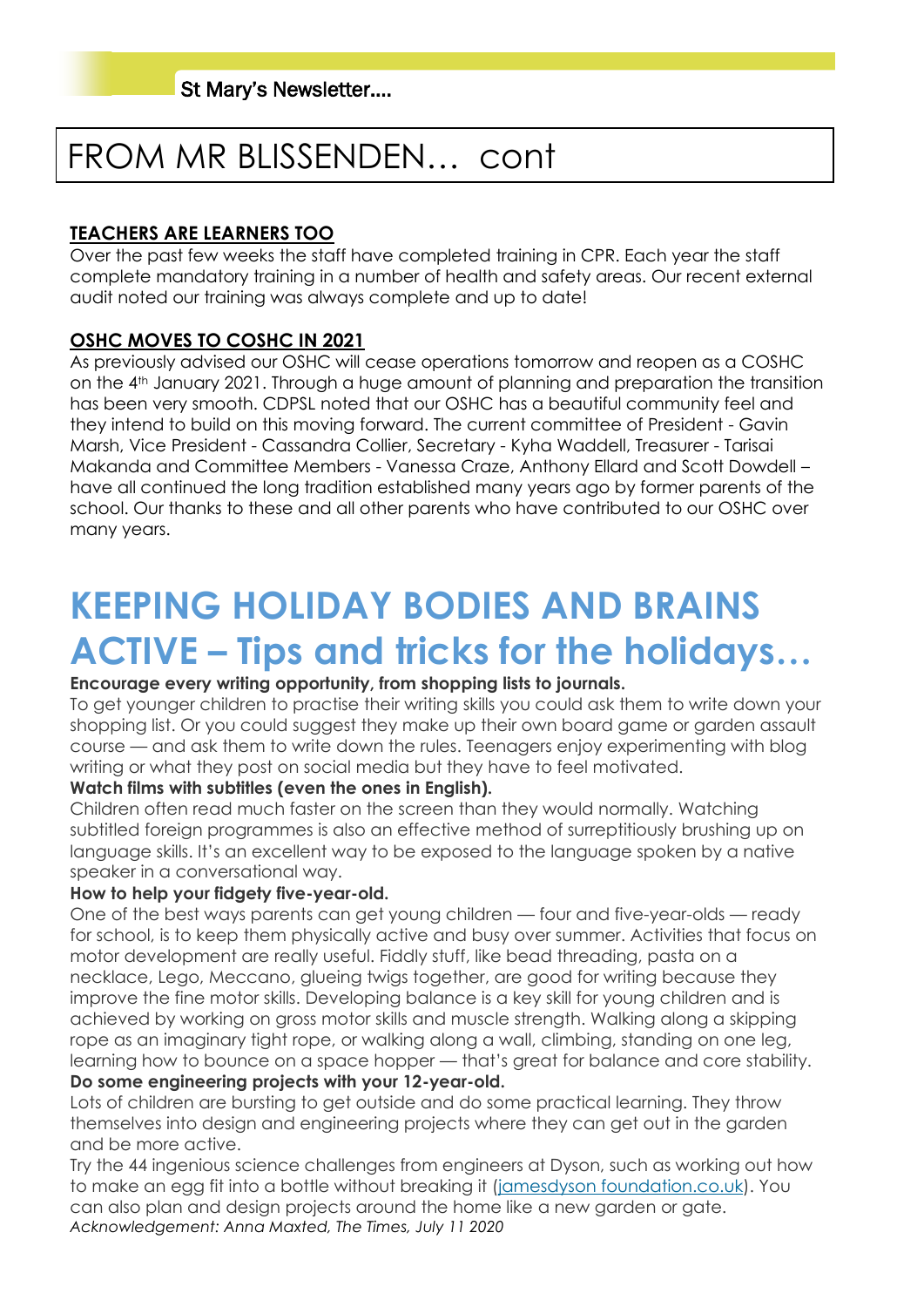## LIBRARY NEWS…

**Congratulations** to all our students who completed the Premier's Reading Challenge this year. Well done to the students who have completed the challenge every year since Kindergarten. They will be receiving their Platinum Awards.

| <b>Premier's Reading Challenge Awards 2020</b> |        |         |                   |          |                   |                                          |
|------------------------------------------------|--------|---------|-------------------|----------|-------------------|------------------------------------------|
| Kindergarten                                   | Year 1 |         | Year <sub>2</sub> |          | Year <sub>3</sub> |                                          |
| Cristian                                       |        | Aaron   |                   | Mitchell |                   | Renae                                    |
| Ho Yin                                         |        | Shane   |                   | Matilda  |                   | Zi Kei                                   |
| Anthony                                        |        | George  |                   | Isabella |                   | Noah                                     |
| Romeo                                          |        | Amandi  |                   | Antony   |                   | Jacob                                    |
| Keira                                          |        | Oscar   |                   | Ned      |                   | Mia                                      |
| Chantelle                                      |        | Riley   |                   | Caitlyn  |                   | Ewan                                     |
| Enya                                           |        | Amarah  |                   | Harry    |                   | Molly                                    |
| Olivia                                         |        | Jemma   |                   | Amy      |                   | Tabitha                                  |
| Emme                                           |        | Alice   |                   | Kira     |                   | Alexander                                |
| Chase                                          |        | Beau    |                   | Luca     |                   | Lucas                                    |
| Oscar                                          |        | Marcus  |                   | Amelia   |                   | Gabriele                                 |
| Isabella                                       |        | Michael |                   | Gabriel  |                   | Heidi                                    |
| Marion                                         |        |         |                   | Aurelia  |                   |                                          |
| Annabelle                                      |        |         |                   | Matilda  |                   |                                          |
| Harriet                                        |        |         |                   | Nivaan   |                   |                                          |
| Ariya                                          |        |         |                   | Jayden   |                   |                                          |
| Zara                                           |        |         |                   | Tahlia   |                   |                                          |
|                                                |        |         |                   | Isabella |                   |                                          |
|                                                |        |         |                   | Archer   |                   |                                          |
|                                                |        |         |                   | Anahita  |                   |                                          |
| Year 4                                         |        | Year 5  | Year 6            |          |                   | <b>Special Awards</b>                    |
| Joshua                                         |        | Ashley  | Amber             |          |                   | <b>Platinum</b> (7th year of completion) |
| Gus                                            | Luca   |         | Sanderson         |          |                   | Y6: Sanderson, Gabriel, Lochlainn        |
| Paige                                          |        | Lucinda | Gabriel           |          | Elise, Alexander  |                                          |
| Benjamin                                       |        | Rachel  | Lochlainn         |          |                   |                                          |
| Antonious                                      |        | Hayden  | Samuel            |          |                   | Gold (4th year of completion)            |
| Alyssa                                         |        | Misha   | Elise             |          |                   | Yr 3: Molly, Alexander, Lucas,           |
| Isla                                           |        | Jacob   | Alexander         |          |                   | Tabitha, Mia, Heidi, Zi Kei, Jacob       |
| Charlotte                                      |        | William |                   |          |                   |                                          |
| Giulia                                         |        | Alyssa  |                   |          |                   | Yr 4: Daashan, Joshua, Charlotte         |
| Matthias                                       |        |         |                   |          |                   |                                          |
| Hannah                                         |        |         |                   |          |                   |                                          |
| Sebastien                                      |        |         |                   |          |                   |                                          |
| Olivia                                         |        |         |                   |          |                   |                                          |
| Mitchell                                       |        |         |                   |          |                   |                                          |
| Daashan                                        |        |         |                   |          |                   |                                          |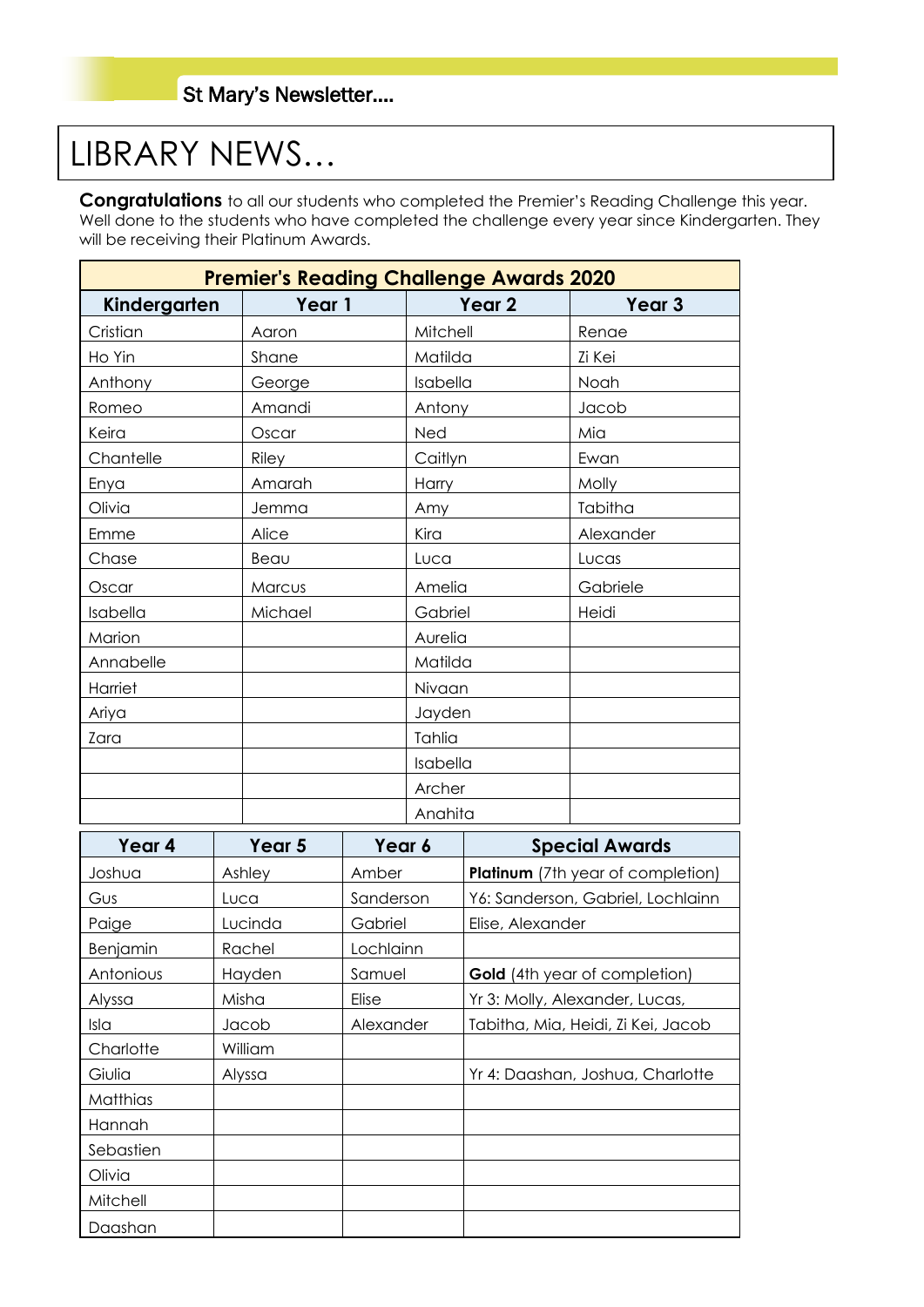# STAFFING FOR 2021…

| <b>KINDERGARTEN</b>     | Samantha Brimfield<br>Katrina Beggs / Katarina Tomasic                                                                                                                                                                                                         |  |
|-------------------------|----------------------------------------------------------------------------------------------------------------------------------------------------------------------------------------------------------------------------------------------------------------|--|
| YEAR 1                  | Emma Atkinson / Christine Morgan (every Tues)<br>Nicole Dallas                                                                                                                                                                                                 |  |
| YEAR <sub>2</sub>       | Fiona Mead<br>Rachael Menday                                                                                                                                                                                                                                   |  |
| YEAR <sub>3</sub>       | Maree Jordan<br>Adele Violaris / Erica Rheinberger                                                                                                                                                                                                             |  |
| YEAR 4                  | Amanda Day<br><b>Taylor Chandler</b>                                                                                                                                                                                                                           |  |
| YEAR <sub>5</sub>       | Amanda Gierek<br>Vincent Knight / Christine Morgan (Wed, even Thurs)                                                                                                                                                                                           |  |
| YEAR 6                  | <b>Belinda Kirkness</b><br>Troy Loudon / Jana Clarkson (every Wed)                                                                                                                                                                                             |  |
| <b>RFF TEAM</b>         | Michelle Dennis-Music<br>Stephanie Speranza - Sport                                                                                                                                                                                                            |  |
| <b>DIVERSITY TEAM</b>   | <b>Trish Waterhouse</b><br>Rosemarie Gosper<br>Dianne Woods<br><b>Helen Lupis</b><br>Dianne Sabat<br>Helen Boerma<br>Lia Radocchia<br>Maree Elias                                                                                                              |  |
| <b>LIBRARY TEAM</b>     | Lia Radocchia<br>Angela Karam                                                                                                                                                                                                                                  |  |
| <b>OFFICE TEAM</b>      | Susan Albertini<br><b>Stacey Crismale</b><br>Angela Karam<br>Kristine Muir                                                                                                                                                                                     |  |
| <b>MAINTENANCE TEAM</b> | <b>Barry Lincoln</b>                                                                                                                                                                                                                                           |  |
| <b>LEADERSHIP TEAM</b>  | Richard Blissenden-Principal<br>Rosemarie Gosper-Assistant Principal<br>Vincent Knight-Religious Education Coordinator<br>Emma Atkinson-Leader of Learning-Mathematics<br>Amanda Day-Leader of Learning-Literacy<br>Maree Jordan-Learning Technologies Support |  |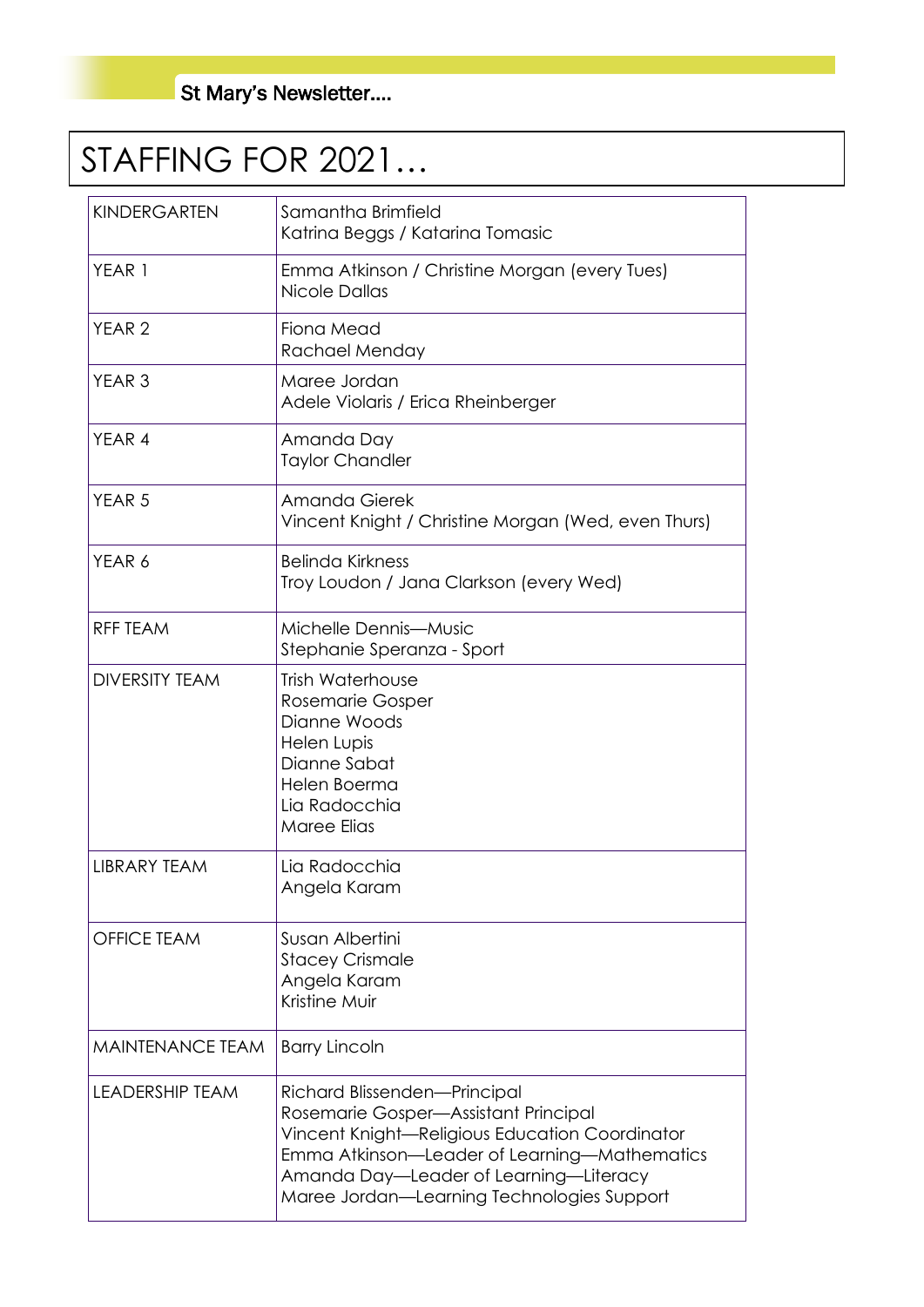# END OF YEAR AWARDS…

| <b>CLASS</b> | <b>ACADEMIC</b><br><b>ACHIEVEMENT AWARD</b> | <b>CONSISTENT EFFORT</b><br><b>AWARD</b> | <b>CARE AWARD</b> |
|--------------|---------------------------------------------|------------------------------------------|-------------------|
| KB           | Harriet S                                   | Salvatore C                              | Angela L          |
|              | Reanne Keira D                              | Jacob K                                  | Taliya A          |
| <b>KGT</b>   | Catherine K                                 | Ariya S                                  | Emmeline M        |
|              | Olivia M                                    | Nicholas S                               | Tristan T         |
| 1A           | Christian G                                 | Jemma L                                  | Louis I           |
|              | Amelia P                                    | Alisa S                                  | Dominic H         |
| 1D           | <b>Hope Elias</b>                           | Hayon K                                  | Riley I           |
|              | Olivia W                                    | Adeline T                                | Sophia M          |
| 2FM          | Anahita W<br>Matilda C<br>Isabella W        | Sienna A<br>Amelia N                     | Nivaan S<br>Amy L |
| 2RM          | Alexander J                                 | Alexia J                                 | Jackson N         |
|              | Matilda S                                   | Eva C                                    | Harry G           |
| 3G           | Imogen S                                    | Jacob H                                  | Lara K            |
|              | Ava A                                       | Giorgia T                                | Lucas N           |
| 3J           | Josephine L                                 | Minnie E                                 | James F           |
|              | Joseph S                                    | Jasmin S                                 | Amelia M          |
| 4D           | Michael K                                   | Sara S                                   | Sienna C          |
|              | Chimamanda I                                | Gus G                                    | Japreet K         |
| 4R           | Thomas L                                    | <b>Isabella R</b>                        | Giulia N          |
|              | Daashan W                                   | Torie S                                  | Scarlett S        |
| 5E           | Eddie A                                     | Ela T                                    | Audrey L          |
|              | Jake B                                      | Hayden G                                 | Paige B           |
| 5K           | Charlotte L                                 | Sean Tang                                | Kiara Z           |
|              | Rachel G                                    | Kristina A                               | Ryder A           |
| 6K           | Alexander T                                 | Keira D                                  | Stella N          |
|              | Kaisei D                                    | <b>Brian L</b>                           | Monique G         |
| 6LV          | Tadhg O                                     | Sienna T                                 | Isla B            |
|              | Sanderson K                                 | Rosalea B                                | Samuel N          |